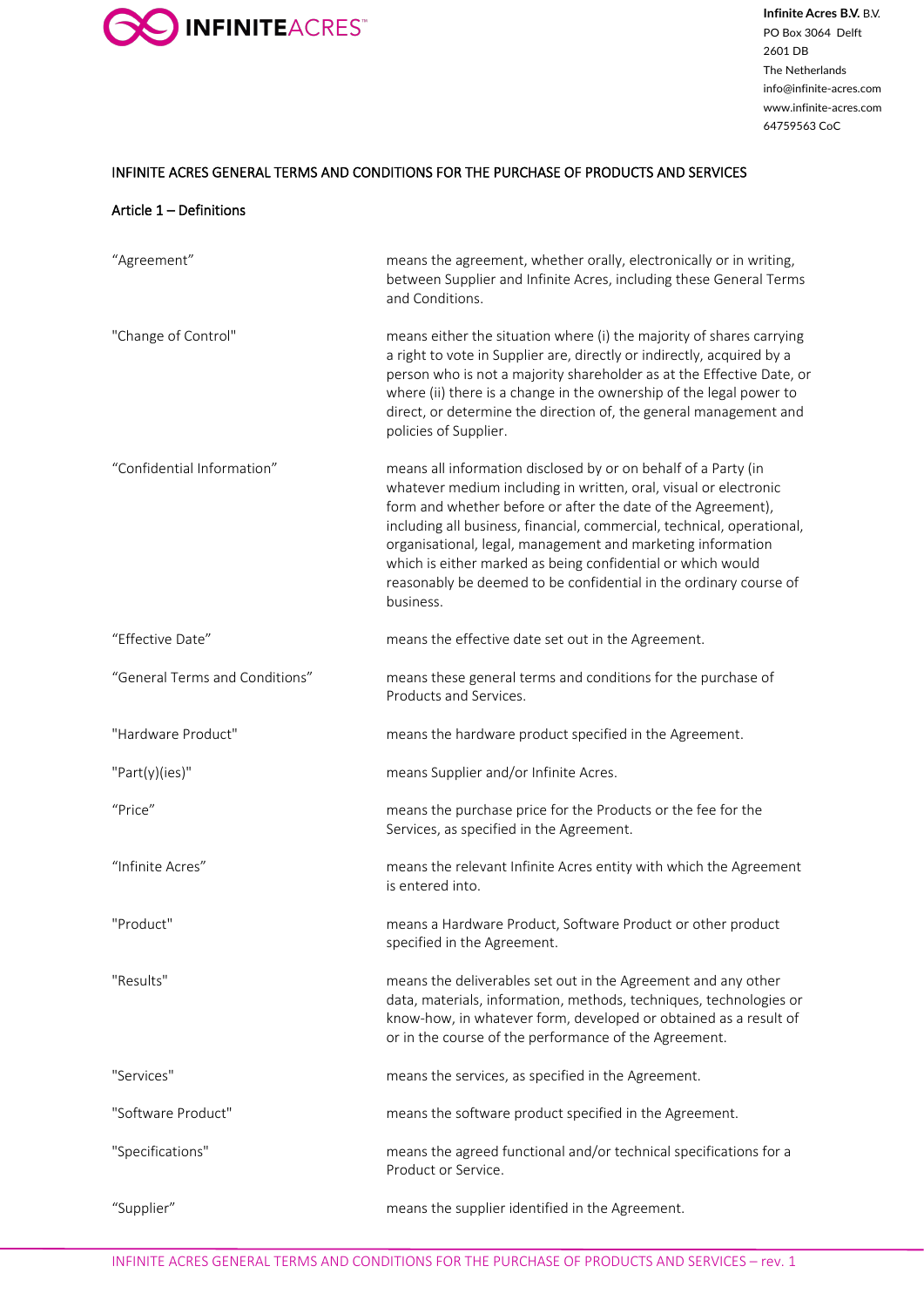

# Article 2 – Applicability

- 2.1 These General Terms and Conditions shall apply to and are expressly incorporated into quotations, offers, orders, order confirmations, the Agreement and all subsequent agreements entered into between Supplier and Infinite Acres in connection with the purchase by Infinite Acres of Products or Services. The applicability of Supplier's general terms and conditions is hereby expressly excluded.
- 2.2 A request for quotation for Products or Services issued by Infinite Acres is non-binding. Infinite Acres has the right at any time to withdraw a request for quotation without any liability to Supplier.
- 2.3 Unless a fixed period is specified for the validity of Supplier's offer, such offer shall remain valid for sixty (60) calendar days. Within this period, the offer is irrevocable.
- 2.4 When Supplier accepts Infinite Acres' order, either by acknowledgement, delivery of any Products or commencement of performance of any Services, a binding contract shall be deemed to have been formed.

# Article 3 – Purchase of Products

- 3.1 Supplier will ensure that the Products conform in all material respects to the Specifications.
- 3.2 Software Products are licensed to Infinite Acres on a perpetual, irrevocable, worldwide, unlimited, nonexclusive, transferable, royalty-free basis and with the right for Infinite Acres to sub-license, unless explicitly agreed otherwise in the Agreement.
- 3.3 Before delivering any Product, Supplier shall carry out reasonable tests to ensure that the Products are in operable condition and capable of meeting the Specifications.
- 3.4 Supplier shall provide Infinite Acres promptly upon delivery of the Product(s) with all documentation that Infinite Acres may reasonably need to install, implement, use, manage and maintain the Products.
- 3.5 Supplier will use commercially reasonable efforts to maintain the Products at Infinite Acres' request.
- 3.6 If Supplier provides Infinite Acres with Software Products, Supplier shall, at Infinite Acres' first request, execute a source code escrow agreement on mutually agreeable terms, entitling Infinite Acres to obtain access to the source code for such Software Products from a third-party escrow agent upon the occurrence of certain customary release events.

# Article 4 – Services

- 4.1 Supplier shall perform the Services in accordance with the terms of the Agreement and in any event with promptness, diligence and in a professional manner, in accordance with the practices and professional standards used by, and consistent with levels of performance achieved by, well-managed operations performing similar services.
- 4.2 In performing the Services, Supplier shall comply with Infinite Acres' reasonable instructions.
- 4.3 Except as otherwise provided in the Agreement, Supplier shall be responsible (at its own cost) for providing the facilities, personnel and other resources (including any consumables) necessary to perform the Services.
- 4.4 Infinite Acres will provide the assistance reasonably necessary to facilitate Supplier's performance of the Services, including responses to Supplier's questions, delivery of any items reasonably required to be furnished by Infinite Acres, access to the premises and appropriate equipment, suitable working space, and reasonable access to Infinite Acres' network and software environment (if applicable).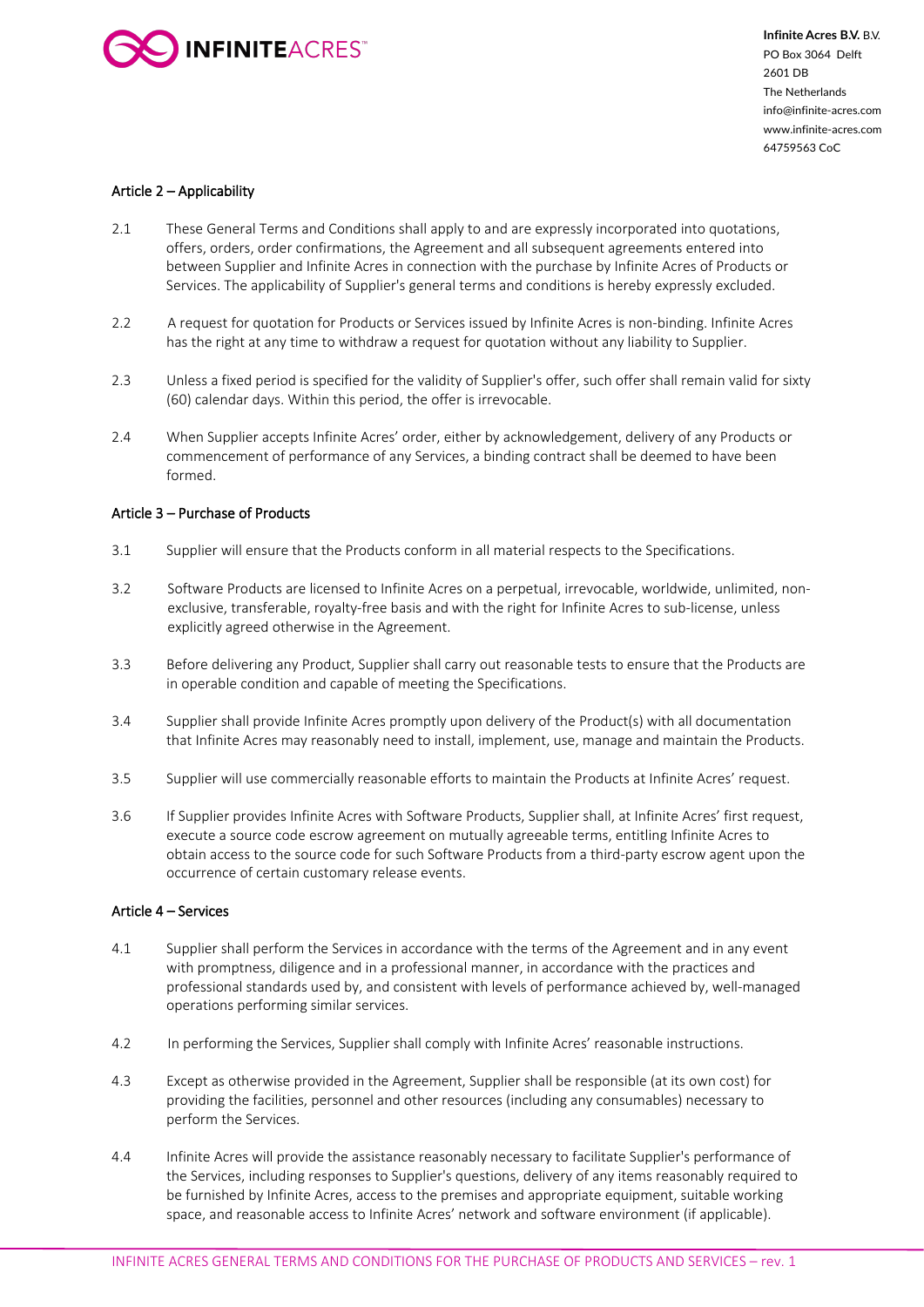

4.5 Supplier may not subcontract the Services, unless with Infinite Acres' prior written consent. Supplier shall remain fully responsible and liable for the subcontracted Services as if the Services were performed by Supplier.

# Article 5 – Delivery, Risk and Title

- 5.1 Delivery of the Hardware Products is subject to the Incoterms of the International Chamber of Commerce which are in force at the relevant delivery date. Unless a specific other Incoterm and destination is agreed, Supplier shall deliver the Product(s) "DDP", as defined in the latest version of the international commercial terms (Incoterms) of the International Chamber of Commerce (ICC) to Infinite Acres' designated destination.
- 5.2 Title to Hardware Product(s) shall pass to Infinite Acres upon delivery or payment, whichever is earlier.
- 5.3 Supplier shall deliver the Products and perform the Services in accordance with any delivery or performance date or timeline specified in the Agreement. Where the relevant Agreement does not specify any such date or timeline, Supplier shall deliver such Product or perform such Services as soon as possible but in any event, within a reasonable period of time. If Supplier fails to meet a delivery or performance date or timeline, it will be in default without any notice of default being required.
- 5.4 If Supplier is, or is likely to be, unable to meet any delivery or performance date or timeline, Supplier will promptly give Infinite Acres written notice of the relevant circumstances together with a date upon which Supplier reasonably expects to be able to deliver the Products or perform the Services.
- 5.5 In the event that Supplier fails to deliver the Products and perform the Services in accordance with the delivery date or performance date or timeline, as specified in the Agreement, Infinite Acres will be entitled to liquidated damages amounting to 1% (one percent) of the Price for the delayed Products or Services for each day of delay, without prejudice to Infinite Acres' other rights and remedies under the Agreement or at law.
- 5.6 Infinite Acres may postpone or suspend delivery of the Products or performance of the Services for a reasonable period of time by providing Supplier with a written notice to that effect. Infinite Acres' written notice shall indicate the amount of time for which the term is being extended. Supplier will receive a reasonable reimbursement for its actual costs as a result of such delay or suspension.

# Article 6 – Inspection and Acceptance procedure

6.1 After delivery or making available the Product(s), Infinite Acres shall be entitled to inspect and test the Products.

# Article 7 – Price and payment

- 7.1 The Price will be as set out in the Agreement.
- 7.2 Unless explicitly agreed otherwise in the Agreement, the Price is fixed. The Price shall not be increased with any other fees, taxes or charges. Storage, packaging, transport, delivery, administration and dispatch costs and all other associated costs are deemed to be included in the Price. The Prices include any travel and other expenses, unless explicitly agreed otherwise in the Agreement.
- 7.3 Supplier will submit itemised and detailed invoices, including appropriate supporting documentation reasonably requested by Infinite Acres.
- 7.4 Unless explicitly agreed otherwise in the Agreement, Supplier shall invoice Infinite Acres after delivery and, if applicable, inspection and acceptance of the Products or performance of the Services and Infinite Acres will pay all invoiced amounts within thirty (30) days after receipt of invoice.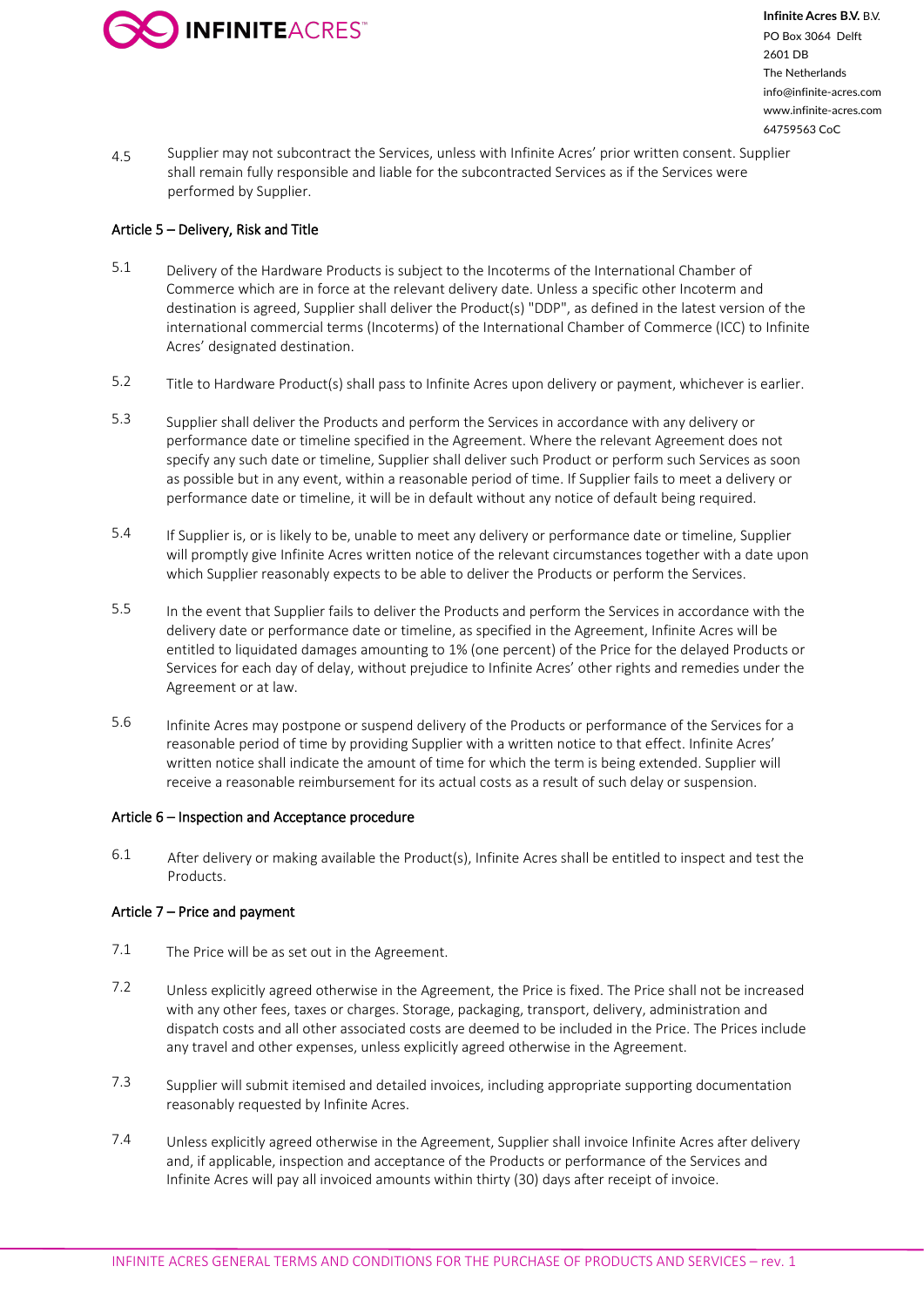

- 7.5 If Infinite Acres, after prior notice of default, fails to make payment in accordance with clause 7.4, Supplier shall be entitled to charge interest on the overdue amount at a rate of 2% above the European Central Bank's main refinancing rate.
- 7.6 Additional work must be timely notified to Infinite Acres, must be invoiced separately and will not be reimbursed, unless Supplier has obtained Infinite Acres' prior approval for performing such additional work.

#### Article 8 – Warranty

- 8.1 Supplier warrants that:
	- (i) the Services and Products are suitable for the intended purposes and comply with the terms of the Agreement;
	- (ii) the Hardware Products are new, of good quality and manufacture, and free from defects in workmanship and materials;
	- (iii) the Software Products will operate as described in the Specifications, are free from material defects and do not contain any viruses or other malware;
	- (iv) the Services will be performed with at least the same degree of skill and competence normally practiced by consultants performing the same or similar services and the Results will meet the Specifications;
	- (v) Supplier owns and holds all rights to the Software Products and Results and that the Software Products and Results will not infringe the intellectual property rights of any person; and
	- (vi) it shall, in the execution of the Agreement, comply with all house rules, codes of conduct and security regulations imposed by Infinite Acres and all applicable laws and regulations.

# Article 9 – Liability

9.1 Except for loss, damage, costs or expenses arising out of or relating to: (i) a Party's indemnification obligations, (ii) breach by a Party of its confidentiality or security obligations or a breach by Supplier of its obligations under clauses 14 and 15; or (iii) bodily injury or death, in no event will either Party be liable for any indirect or consequential damages (including such damages arising from breach of contract or warranty or from tort (including negligence) or strict liability) or for lost profits, arising from or in relation to the Agreement.

#### Article 10 – Insurance

10.1 Without limiting Supplier's liability under the Agreement, Supplier, at its sole cost and expense, will keep in force insurance coverage types and amounts as required by applicable law and consistent with industry practice. Upon request by Infinite Acres, Supplier shall furnish a copy of the certificate of its insurance policies.

#### Article 11 – Force majeure

- 11.1 Neither Party shall be in breach of the Agreement, nor liable for delay in performing or failure to perform, any of its obligations under the Agreement if such delay or failure results from events, circumstances or causes beyond its reasonable control.
- 11.2 Force majeure shall in any case not include: a lack of sufficiently qualified personnel, strikes, breach of contract by third parties engaged by Supplier, illness of personnel, late delivery of goods, materials,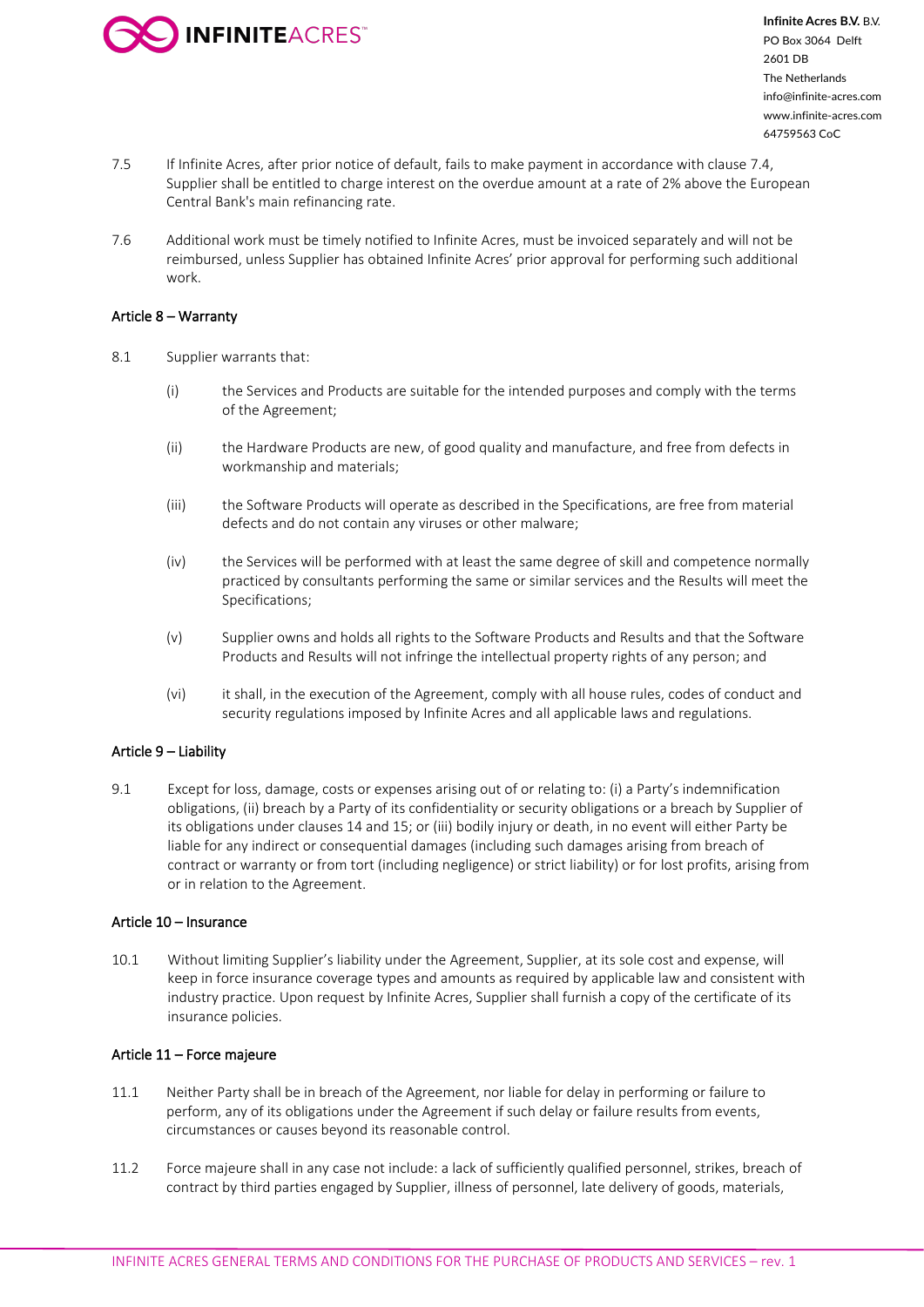

data or other products required for the performance of the Agreement or delivery of the Products, or problems concerning liquidity or solvency.

# Article 12 - Audit

- 12.1 Upon reasonable prior notice Supplier shall provide Infinite Acres and its auditors at all reasonable times with access to its premises and computer systems to verify Supplier's compliance with the Agreement.
- 12.2 Supplier shall co-operate with Infinite Acres and its auditors and provide such assistance as they require in carrying out the audits. Infinite Acres shall ensure that it and its auditors shall comply with Supplier's reasonable security requirements and house rules.
- 12.3 The costs of the audit shall be borne by Infinite Acres, unless it is ascertained that Supplier has materially failed to comply with its obligations under the Agreement, in which case Supplier shall bear the costs of the audit.

# Article 13 – Term and Termination

- 13.1 The Agreement will be for the term set out therein. If no term is stated in the Agreement, such Agreement shall commence on the Effective Date and may be terminated by Infinite Acres, without liability to Supplier, at any time by giving one (1) month written notice to Supplier.
- 13.2 Each Party may, without prejudice to any of its other rights arising hereunder, upon giving written notice to the other Party, terminate ('*ontbinden*') the Agreement with immediate effect, if:
	- (i) the other Party commits a material breach of the Agreement, which breach, if capable of being remedied, is not cured within thirty (30) calendar days after written notice of the breach;
	- (ii) the other Party has been granted provisional suspension of payment or is declared bankrupt or a resolution is passed or a petition is presented for the winding-up of the other party, such Party has called a meeting of or has entered into or has proposed to enter into an arrangement, scheme of composition with creditors; or
	- (iii) with respect to the other Party, a situation of force majeure has lasted for more than sixty (60) calendar days.
- 13.3 Infinite Acres may, upon giving written notice to Supplier, terminate ('*opzeggen*') the Agreement with immediate effect following a Change of Control over Supplier.
- 13.4 The expiry or termination of the Agreement for any reason whatsoever shall not affect any provision of the Agreement or these General Terms and Conditions that is expressed or intended to survive or to operate in the event of termination or expiry.

# Article 14 – Intellectual Property

- 14.1 Each Party, or its licensors, shall remain the owner of all intellectual property rights owned by it prior to the conclusion of the Agreement and/or created outside the scope, and independently, of the Agreement, unless explicitly agreed otherwise in the Agreement.
- 14.2 Infinite Acres shall acquire ownership of the Results, including all intellectual property rights vested therein. Supplier hereby irrevocably assigns and transfers to Infinite Acres all world-wide right, title and interest in and to the Results, which assignment and transfer is hereby accepted by Infinite Acres, now for then, immediately upon creation thereof, and has caused or will cause its employees and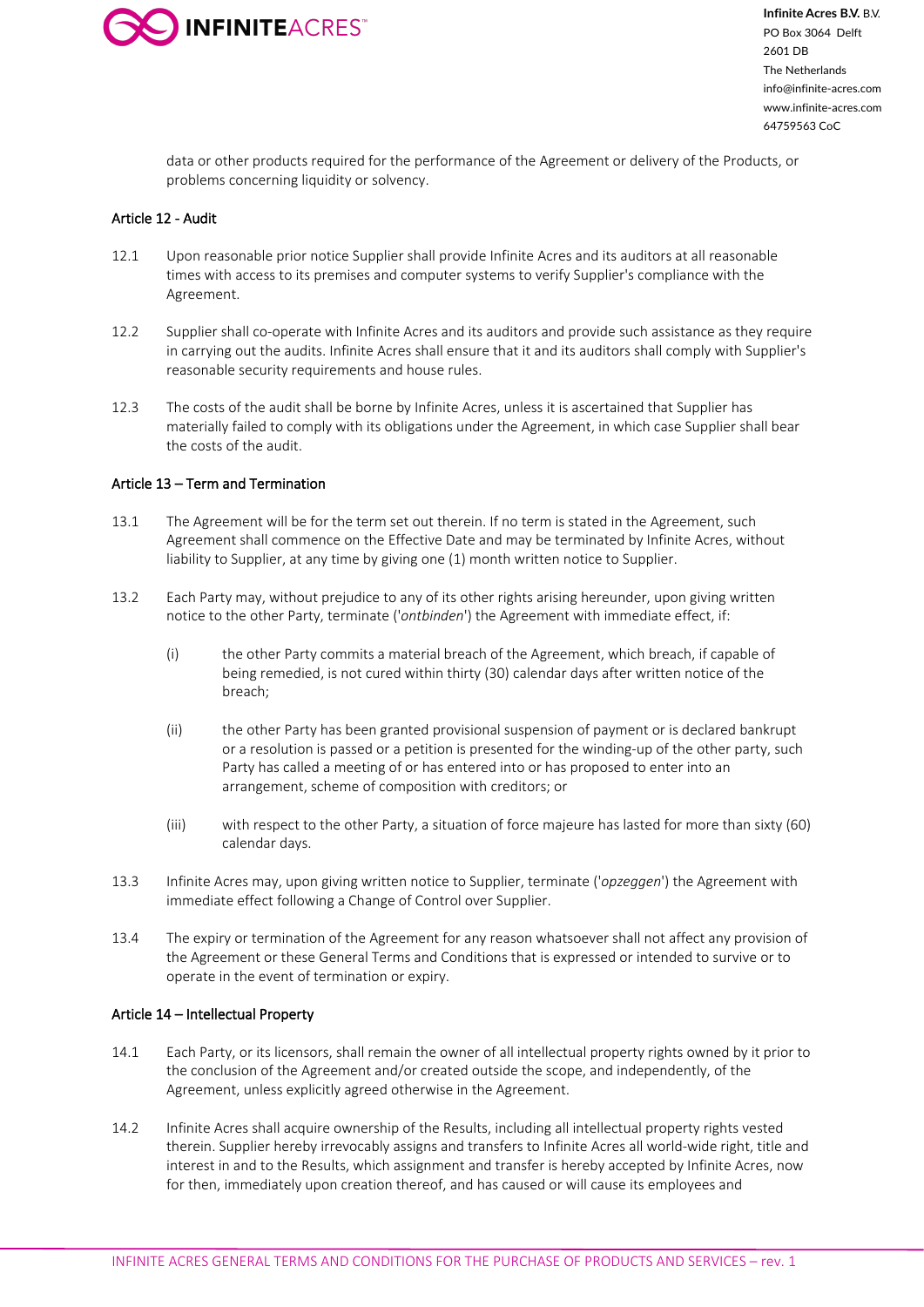

contractors to assign and transfer same. Supplier hereby waives, and will cause its employees and contractors to waive, all moral rights that may accrue to each of them, to the extent permitted by law.

- 14.3 In so far as another instrument is required for the transfer of such rights, Supplier hereby irrevocably authorises Infinite Acres, now for then, to have such an instrument drawn up, and to sign this on behalf of Supplier, without prejudice to Supplier's obligation to co-operate in the transfer of such rights at Infinite Acres' first request, without being able to impose conditions on this.
- 14.4 Supplier will defend Infinite Acres from any and all third-party claims, suits, or proceedings alleging that any Product, Service or Result infringes any intellectual property rights (a "Claim"), and will pay all settlement amounts agreed to by the litigants or damages finally awarded by a court of competent jurisdiction. If Supplier reasonably believes that any element of the Products is about to become the subject of a Claim, Supplier will (a) obtain a license to permit Infinite Acres to use such Product or Service in accordance with the Agreement; (b) modify such Product or Service in a manner such that it is no longer infringing; or, if neither of the foregoing options is feasible, (c) recover the Product or Service in exchange for a refund of the Price, without prejudice to Infinite Acres' other rights and remedies under the Agreement or at law.
- 14.5 In order for Supplier to indemnify Infinite Acres, Infinite Acres will notify Supplier in writing of any Claim, tender control of the defence and settlement of such Claim to Supplier and reasonably cooperate with Supplier in such defence at Supplier's expense.

# Article 15 – Confidentiality

- 15.1 The receiving Party of Confidential Information shall use the same degree of care that it uses to protect the confidentiality of its own confidential information of like kind (but in no event less than reasonable care) and agrees:
	- (i) not to use any Confidential Information of the disclosing Party for any purpose outside the scope of the Agreement, and
	- (ii) except as otherwise authorized by the disclosing Party in writing, to limit access to Confidential Information of the disclosing Party to those of its employees, affiliates, contractors and agents who need such access for purposes consistent with the Agreement and who have signed confidentiality agreements with the receiving Party containing protections no less stringent than those herein.
- 15.2 The receiving Party may disclose Confidential Information of the disclosing Party if it is required by law or regulations to do so, provided the receiving Party gives the disclosing Party prior notice of such disclosure (to the extent legally permitted) and reasonable assistance, at the disclosing Party's cost, if the disclosing Party wishes to contest the disclosure.
- 15.3 If the Agreement expires or is terminated, the receiving Party shall promptly return or destroy all Confidential Information of the Disclosing Party, provided, however, that Recipient shall only be required to use commercially efforts to return or destroy any Confidential Information stored electronically, and that Recipient shall not be required to return or destroy any electronic copy of Confidential Information created pursuant to its standard electronic backup and archival procedures. If a Party believes that the return or destruction of all Confidential Information is not feasible, or if a Party is required by applicable law or accounting rules to retain a record copy of any Confidential Information for some period of time, such Party may retain a copy of the Confidential Information, which is to be maintained subject to the provisions of these General Terms and Conditions.
- 15.4 The terms and conditions of the Agreement are confidential and may not be disclosed by either Party without the prior consent of the other Party.